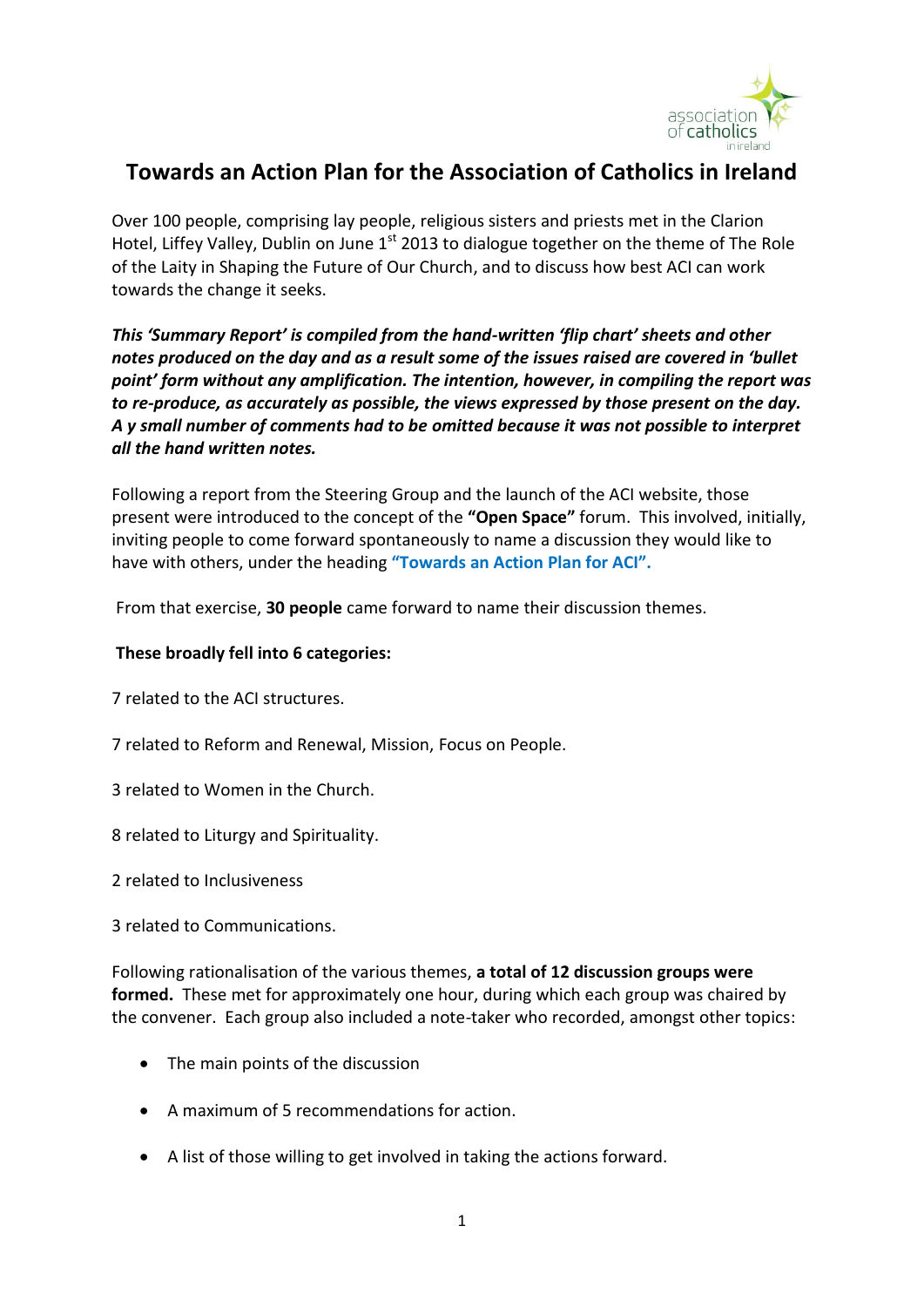

A list of those willing to take a lead.

An important part of this process was that people present were encouraged to use the "Law of Two Feet" and to move from group to group. This provided a critical form of crosspollination throughout the dynamics of the discussions.

The 12 discussions groups ranged in size at the beginning from over 20 people in one group to 5 in other groups. However, with the ebb and flow of the tide of participants these numbers changed dynamically throughout the one hour discussion.

# **Initial List of 29 themes named by people.**

# **ACI Structures**

- 1: Is the organisation of the ACI too rigid?
- 2: The word of God is alive and active today. How can the ACI make it more relevant?
- 3: How can the ACI help with adult faith development?
- 4: How can the ACI attract more people into encounter with the living God and not just sustain and reform?
- 5: Resourcing the work of the ACI fundraising, coordinating, volunteering.
- 6: How can we fulfil the mandate to create an umbrella group?
- 7: How can I get a reform group going in my area? What are the obstacles? What resources can we use? What support can we expect?

### **Reform and Renewal. Mission. Focus on people.**

- 8: Church as people of God Establishing 'House Groups'.
- 9: Why are you interested in Reform and Renewal?
- 10: To move from 'apathy to action'.
- 11: The place of different cultural ways to God to be respected.
- 12: Open the door and go out on mission/community where the younger generations are – the Church on mission.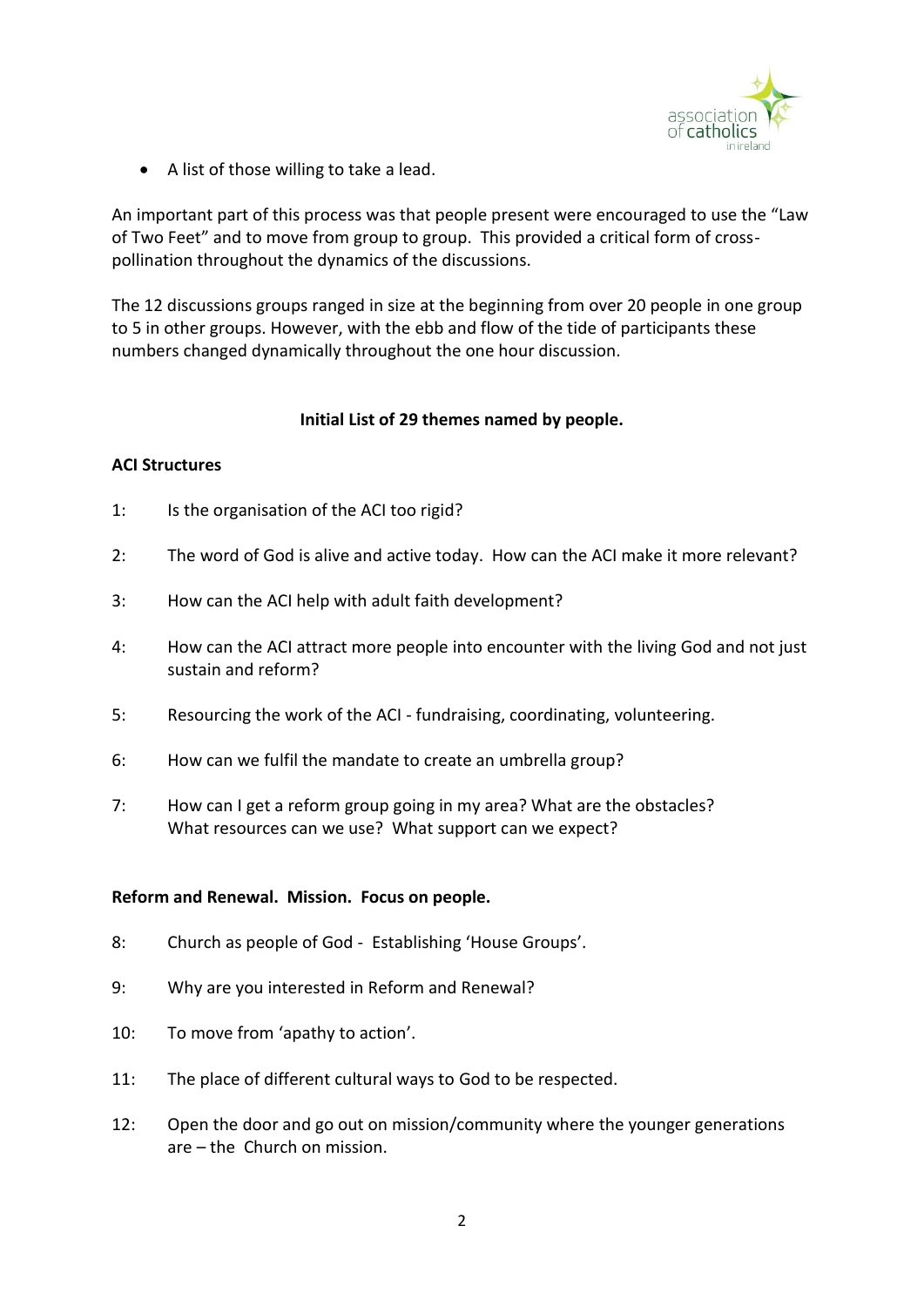

- 13: Education in the teaching of Vatican II Separating sacraments from school.
- 14: Sexuality, marriage and contraception. Where are we going?

# **Women in the Church.**

- 15: Are Women Catholic or not? Are we members of the Church?
- 16: Women and the Diaconate.
- 17: The Body of Christ with focus on women and sexuality/gender.

## **Liturgy and Spirituality.**

- 18: Relevance of the Liturgy at Mass.
- 19: Higher spirituality. The 'personal touches'.
- 20: We have so much to learn from African churches. Why are there no Africans here today?
- 21: Over-emphasis on penance in Liturgy.
- 22: Alienation, contemplation, justice. Eucharist welcomes spirituality.
- 23: Is Jesus about Justice or worship?
- 24: Where is our church going? How do we avoid a Eucharistic desert?

### **Inclusiveness.**

- 25: Fear, control, Inclusivity.
- 26: Feeling included. How do we respond?

### **Communications.**

- 27: How do we create better communication structures?
- 28: How do we attain meaningful negotiating status at Church governance level?
- 29: Longing for an open church where controversial issues can be discussed and be listened to from the top down with respect and consideration.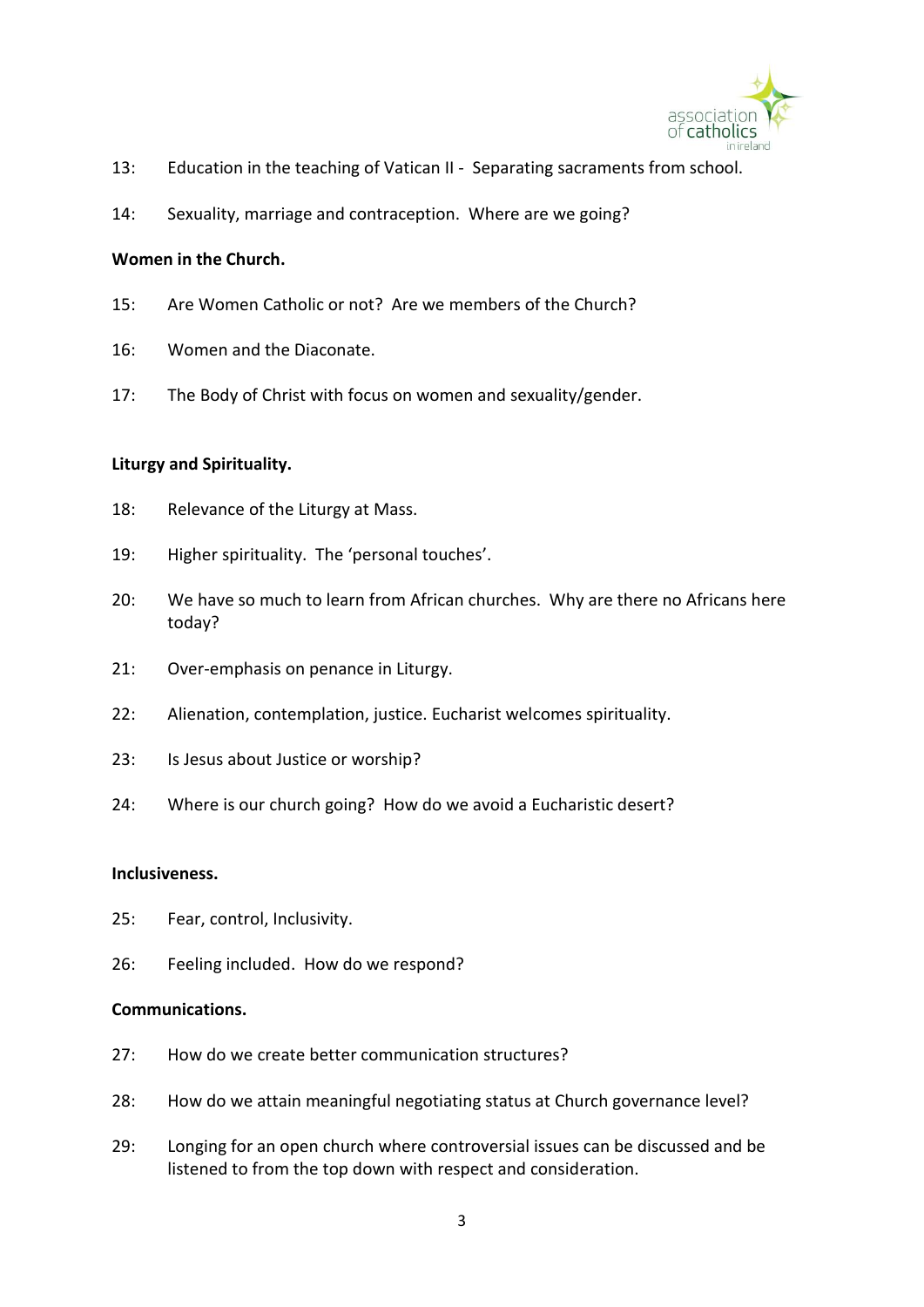

# **The themes and titles of the final 12 discussion groups fell into 4 broad categories.**

# **A: ACI Structures**

- Adult Faith Development How can the ACI support this development?
- Is ACI too structured? How can we best fulfil the "umbrella" mandate?

### **B: Reform and Renewal**

- How do we get a reform group going in my area?
- The moral right to lay involvement in the governance of the church.
- Church as community and mission.
- Church as a people of God. Establishing 'House Groups'.
- Education and preparation for reception of sacraments.
- Sexuality, Marriage and Contraception. Where are we going?

# **C: Women in the Church.**

Are Women Catholics or not? Are we members of the church?

### **D: Liturgy and Spirituality.**

- Relevance of the Liturgy at Mass.
- Is Jesus about Justice or Worship?
- Irish Spirituality and spaces for encounters with God.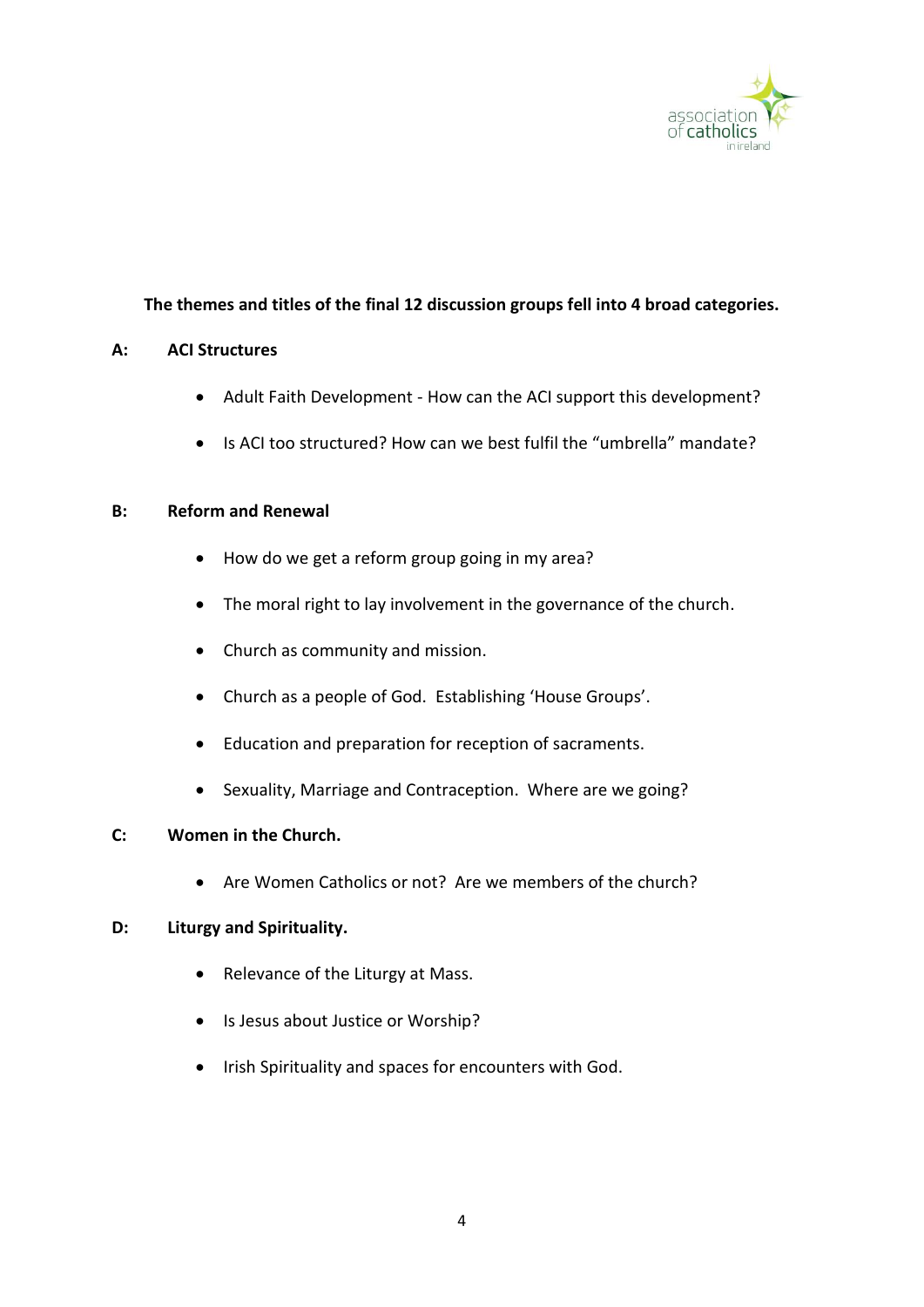

# **Discussion Points from Each Group and and Recommendations for Action.**

# **1. Adult Faith Development. How can the ACI support faith development?**

# **MAIN POINTS**

- Many adults still have school religion/spirituality and have never moved beyond this level.
- Partners in faith are doing good work.
- People are looking for spiritual enrichment.
- Parish Councils should lead.
- First Holy Communion celebrated with community.

### **RECOMMENDATIONS FOR ACTION.**

- 1. Need for adult faith formation and development establish faith formation/development groups.
- 2. ACI emphasis should be on renewal not just reform.
- 3. Reception of Sacraments of Holy Communion and Confirmation at a later age 18 years of age for confirmation.

# **2. Is ACI too structured? How can we best fulfil the "umbrella" mandate?**

### **MAIN POINTS**

• Reform will require weight of numbers.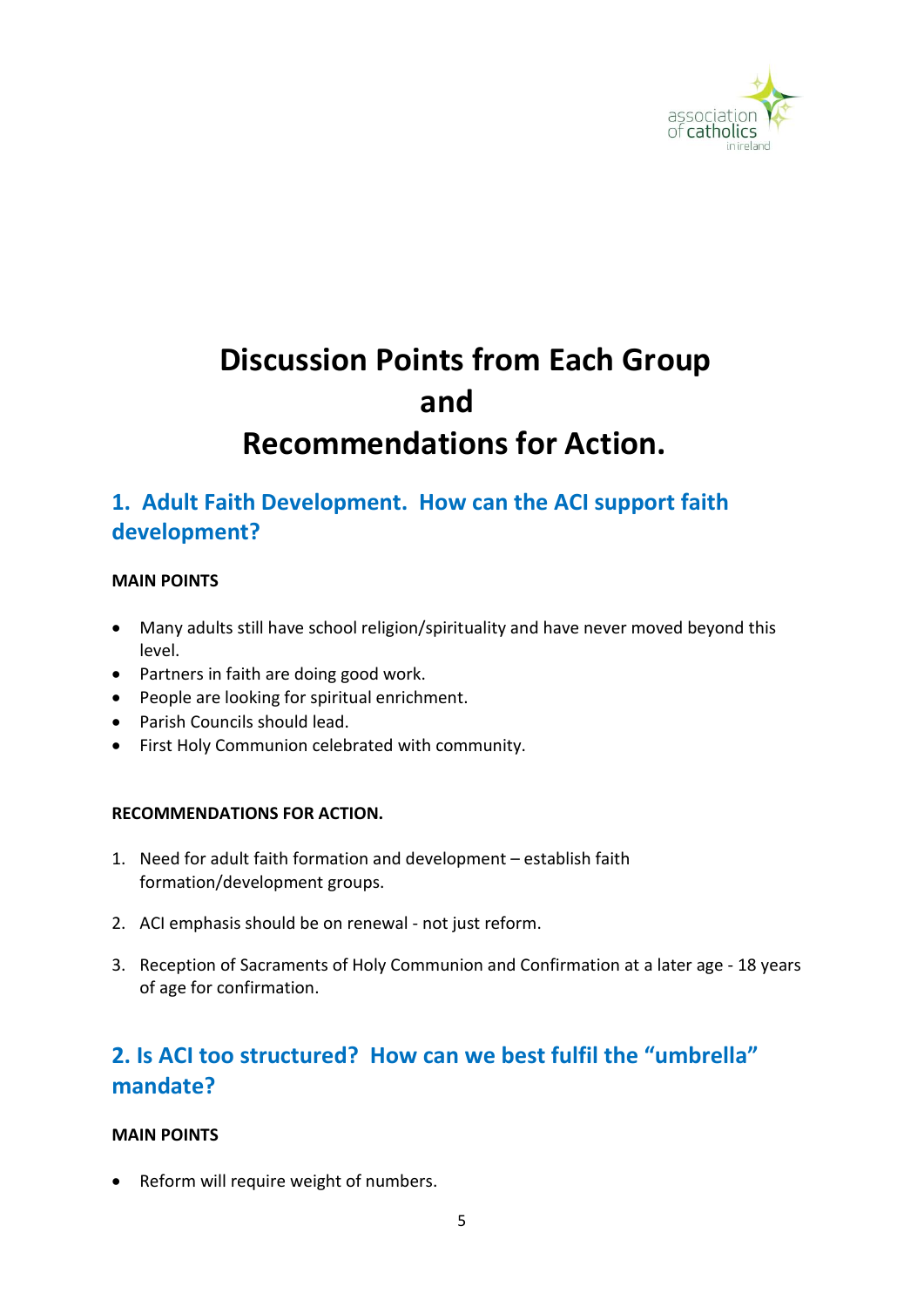

- Building numbers in Ireland may take some time.
- Need for panel of speakers prepared to stimulate discussion at parish level.
- Need for cooperative research more focused discussion areas on website.
- Need to remember that reform is an international issue, and an ecumenical one.
- Keep focus on influencing/persuading Rome.
- Keep parish issues separate from key reform issues.
- The "umbrella" could be an activity of the ACI website. This might mobilise bigger numbers.

- 1. Firmly focused, monitored discussion areas on reform issues on the website, possibly leading to formulation of reform proposals.
- 2. Parallel research on the issues above. Possibly asking international experts to contribute.
- 3. Focus on influencing Rome and the Bureaucracy. Clergy can only support reform at the possible cost of their livelihood.

# **3. How do we get a reform group going in my area?**

### **MAIN POINTS**

- Don't expect it to be Parish based.
- Use religious orders facilities if offered, or any other venue.
- Pick topics that are not "churchy be imaginative and topical.
- One group began with discussion on Ryan and Murphy report (outside of parish) but eventually had to move beyond that - Studying the Acts of the Apostles, inviting guest speakers, organising talks on Vatican II.
- Use the sermons and speeches of Pope Francis new and radical statements for discussions.
- Don't wait on church experts do your own research.
- ACI draw up templates and give details of groups that are already established.
- Use the ACI statement of objectives to stimulate discussion and interest.
- Use the launch of the ACI as a topic of discussion.
- Not just discussion try imaginative liturgies. Social action. Select a good name.

# **4. The moral right to lay involvement in the governance of the church.**

### **MAIN POINTS**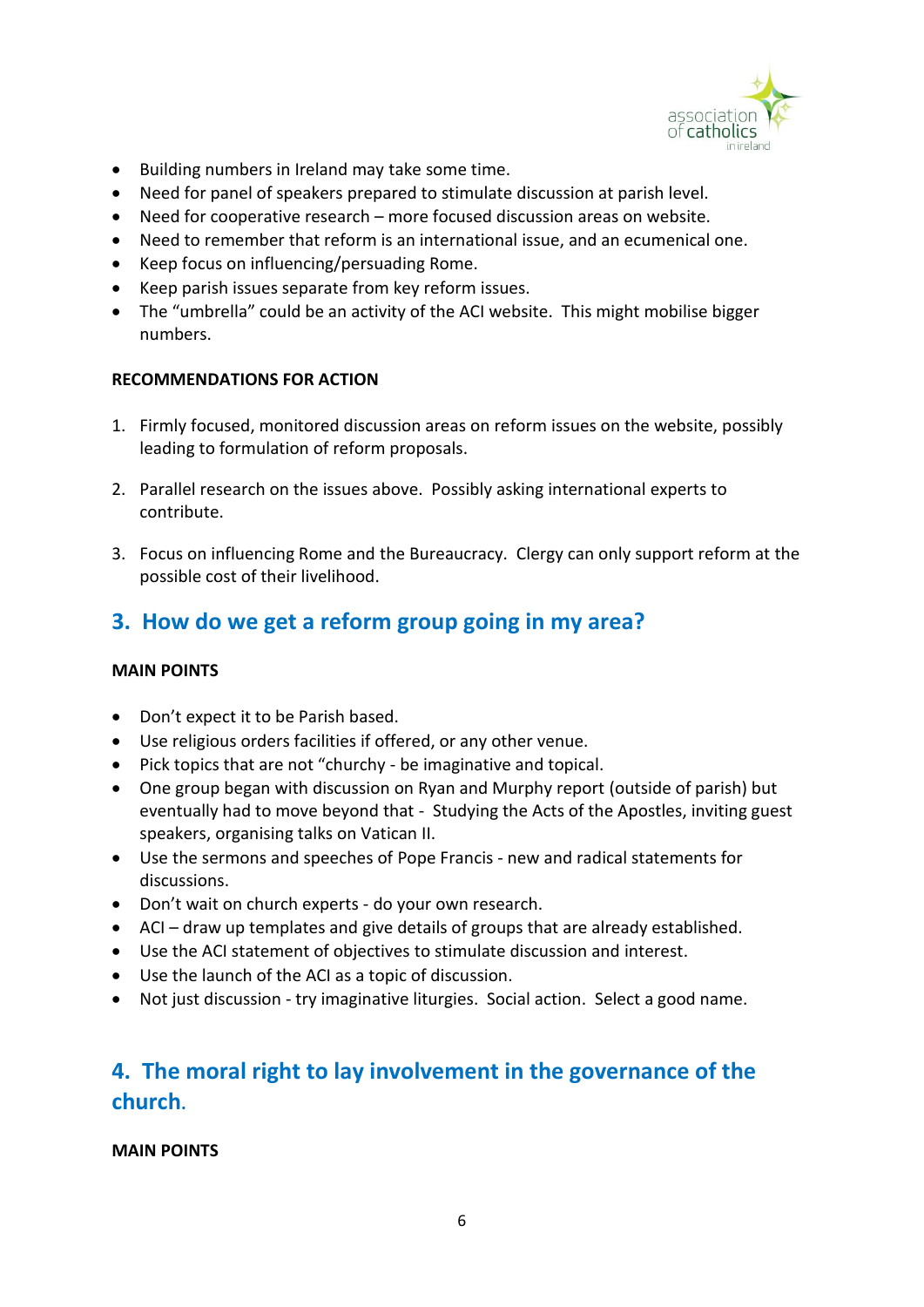

- Regime of fear: uniust silencing.
- Laity has more power that we realise.
- Culture of not listening.
- New climate possible with Pope Francis.
- Role of parish councils. Some good examples but much to be acted upon.
- We are here because we believe in the Good News. We won't be driven out.
- Facing the future: Irish church in denial. B Hoban "Who will break the bread for us?"

- 1. The facts relating to the true situation of the church today should be researched.
- 2. The moral right of the people of God to be involved in the governance of the church must be recognised and acted upon. Canon 129 is an obstacle, but this is unacceptable.
- 3. Towards an assembly of the church in Ireland.
- 4. More work by ACI to develop a professional PR and communications action plan.
- 5. Encourage more volunteering.
- 6. Stop the cash. There should be a campaign of refusing to fund the church.

# **5. Church as Community and mission.**

### **MAIN POINTS**

- Shared homilies
- Priestly formation needs to be reviewed.
- Lay people are conditioned to be passive in the church.
- We are human beings and many of us are highly educated we need to educate ourselves to taking action.
- It's great to have a forum like to-day to discuss this topic.
- 'The ones that are not coming into the parish are not waiting to be allowed'.

### **RECOMMENDATIONS FOR ACTION:**

1. Laity gifted for mission come forward and claim their place as church in action.

2. Priests need formation – training to dialogue so that the word of God comes across through the congregation at mass (priests don't have all the answers).

3. It's a revolution we need, not just reform.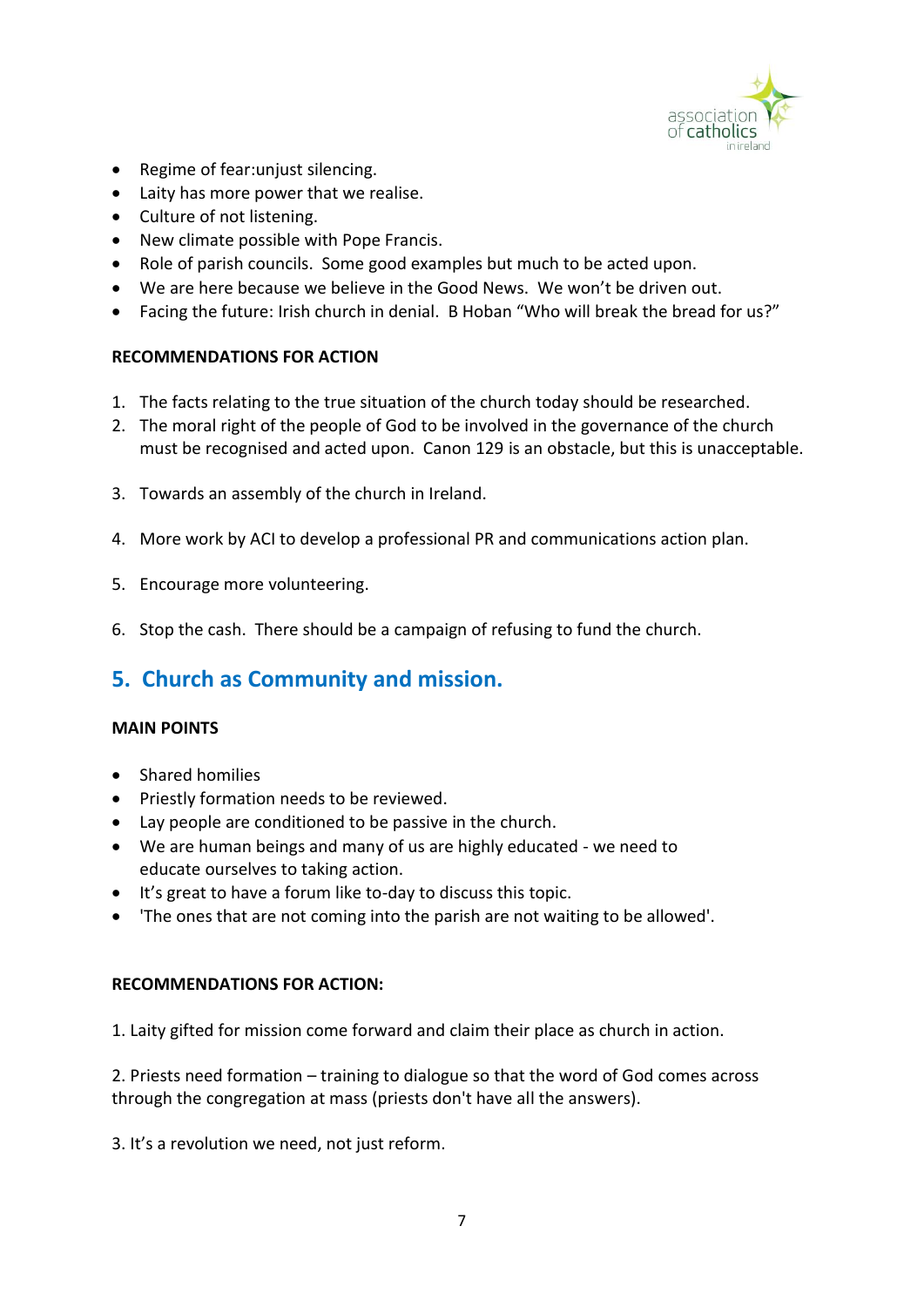

- 4. Action reflective/ spiritual/ prayer/ action
- 5. Pastoral action inspires prayer prayer/ action/ in community.
- 6. We need to educate ourselves to stop being passive and take action.

# **6. Church as a people of God – establishing 'House Groups'.**

### **MAIN POINTS**

- $\bullet$  1<sup>st</sup> century- house church meetings -pray/study/discuss (no priests)
- Members of Church should be proactive instead of waiting for hierarchy/clergy to act.
- Congregation has no role in existing liturgy.
- No point in complaining about what we do not like- small local groups are possible and do bring benefits.
- Practical/ organisational questions need to be addressed.
- Examples of communities where this is being done- Belgium, Orlagh and Ballymun.
- Many of us do not attend mass in parishes where we live -prefer to attend mass in parishes/ venues that reflect other ways to pray.
- Clericalism is an issue for laity as well as clergy (barrier to change).

### **RECOMMENDATIONS FOR ACTION**

- 1. Celebrant of Sunday liturgy should be invited to prepare liturgy in a parishioner's house with interested members of community.
- 2. Be more proactive and form our own groups as believers -they could also contribute to adult faith formation.
- 3. ACI could share success stories of small groups on its website and give basic training to those interested in starting them.

# **7. Education and Preparation for Sacraments.**

#### **MAIN POINTS**

- Support for parents needed so that they are confident in faith matters at child's developmental level.
- Layity/parents take responsibility in parish for sacraments.
- Sacraments when child is ready not because of age.

#### **RECOMMENDATIONS FOR ACTION.**

1. Research into people's understanding of the Eucharist – link with community.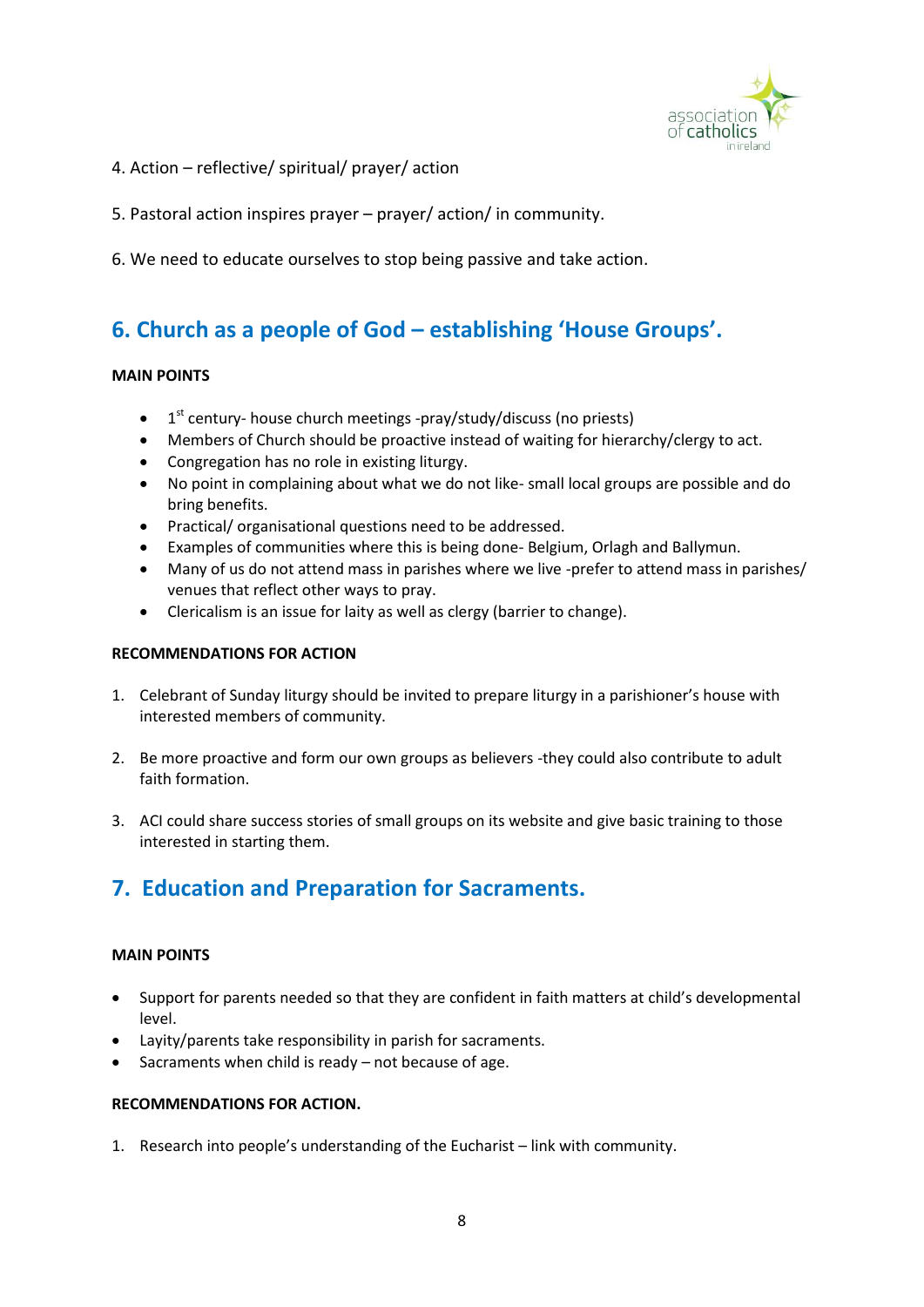

- 2. Research into why people are alienated from church.
- 3. Discussion at parish level on the choice of opting in or out of sacramental preparation.
- 4. Giving parents a real choice as to whether or not they want their child to be baptized.
- 5. Raise the age of First Communion to Confirmation age, and Confirmation to 18 years or over.

# **8. Sexuality, Marriage and Contraception. Where are we going?**

#### **MAIN POINTS**

- Sexuality: celibacy, contraception, homosexuality -open discussion -second relationships
- Hypocrisy of church leadership approach
- Scarcity of priests -do we need ordained?
- Using Eucharist as a weapon.

#### **RECOMMENDATIONS FOR ACTION**

- 1. Bring this 'Open Space' exercise back to our own parishes to promote open discussions and discern level of agreement.
- 2. Parish community & ACI groups should support small groups in their area. Set up groups to involve and support those who feel excluded and discriminated against in the institutional church.
- 3. Energize parents of gay people to speak out.

# **9. Are Women Catholics or not? Are we members of the Church?**

#### **MAIN POINTS**:

Women in the diaconate -same as men - Respond to Archbishop Diarmuid Martin.

Dare ACI to promote women priests?

Many excluded: women/ gay/ separated

Dialogue with Bishops on sexism in the church.

Structures are dysfunctional. Invite Bishops to meet and discuss. Every woman to refuse to attend mass on one Sunday. S. Africa: Bishop met women of Soweto 'Don't let celibate priests interfere with our daughters.'

Promote Document 'Justice in the World' -1971 Synod. Can't wash women's feet- then no Eucharist for women?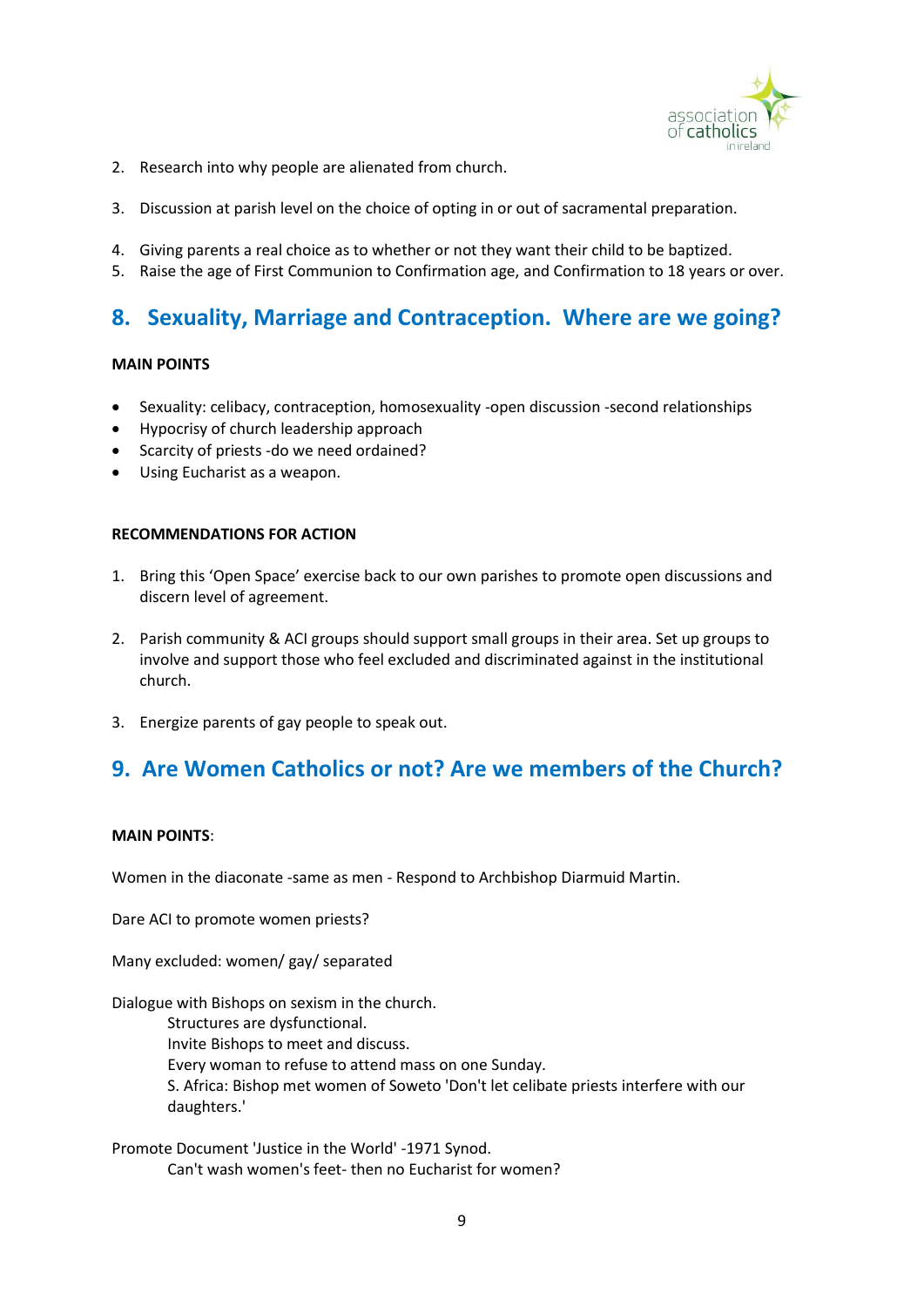

Are women colluding with their own oppression? Seminarians separated -away. Women excluded from church structures ACI to make a statement and meet Bishops.

Language to change- ''Ontologically different'. Education: Mary of Magdalene the first witness.... Women must support women: Stand up and be counted.

Acknowledge sexism in the church is a sin and abusive. Bishops deny there is any sexism (which is a sin). The Furrow/ Reality/ Doctrine and Life/ newspapers/ media Website: womenpriests.org: promote it.

Need new non-sexist structures. Don't want to be priests under current ' set up' Early church: women deacons -Phoebe

Patriarchal fear of women taking over. 'You want our power' Peter the first witness of resurrection – stated by a priest at Knock!! Women's bodies in Christ's image? Some cannot see Christ in a woman. God is God; spirit; neither man nor woman.

#### **RECOMMENDATIONS FOR ACTION**

- 1. Road map for dialogue with Bishops.
- 2. Promote document- 'Justice In The World' 1971 (re role of women)
- 3. Language to change and be inclusive.
- 4. Acknowledge sexism as a sin and abuse in the church
- 5. Need new non- sexist structures faithful to our baptism.

# 10. **Relevance of the Liturgy / Mass**

#### **MAIN POINTS**

- Current liturgy not relevant -especially to young people
- Difficulty with words in the mass and with the structure
- Inclusive language required represent everyone
- Children being deprived of the power of the mass
- Mass becoming ritualised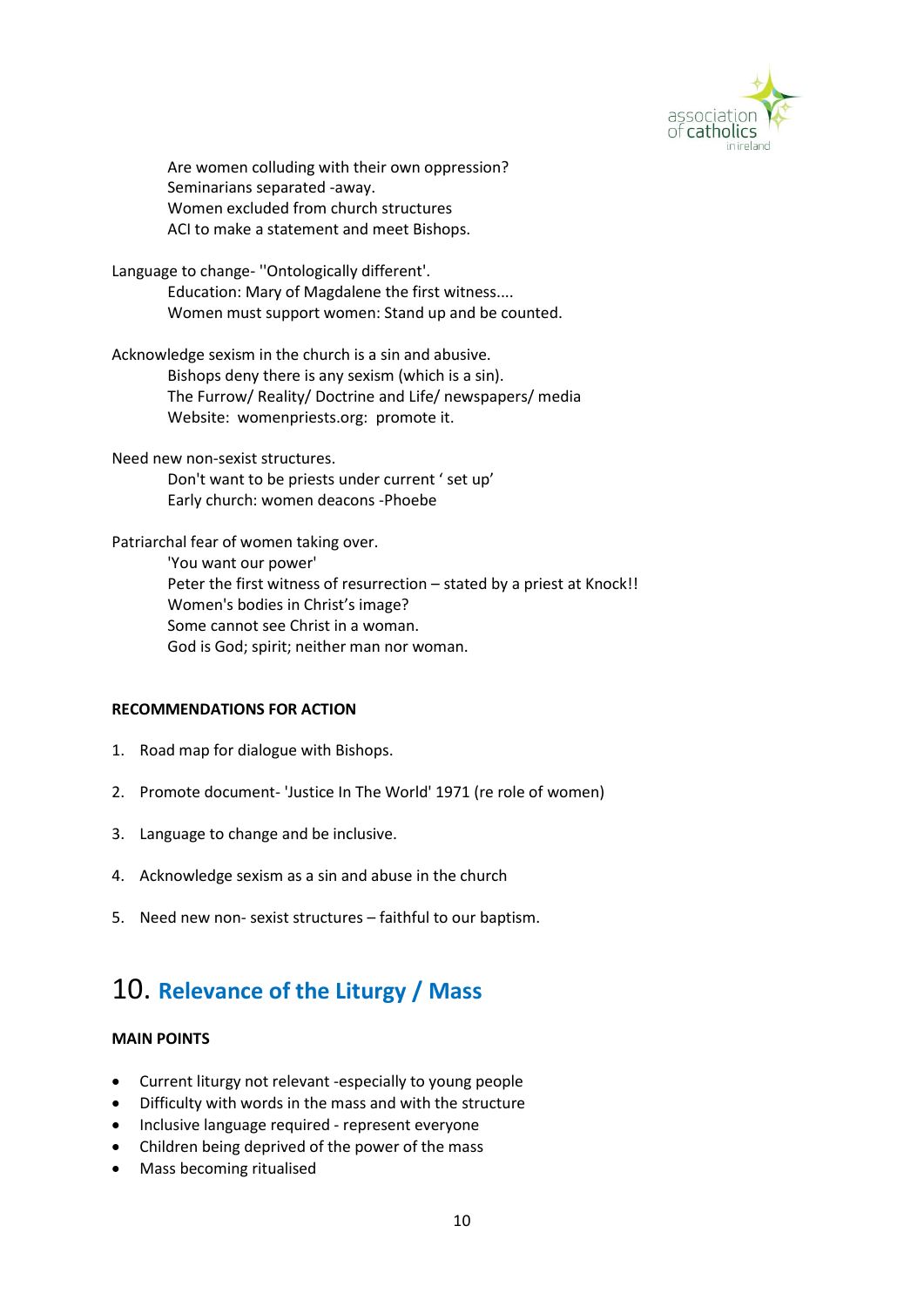

- Other Churches (Evangelical) doing it better
- Boils down to Christian formation
- The importance of the teacher
- How relevant is the Old Testament?

- 1. Need better education/ faith formation
- 2. Make liturgy more relevant to the marginalised.
- 3. Promote other forms of liturgy
- 4. Liturgy that expresses/ relates to the heart

# **11. Is Jesus about Justice or Worship?**

#### **MAIN POINTS**

- Currently much emphasis on sacraments, little on justice.
- E.g.- one parish has 'Fair-trade' policy.
- It's a function of capitalist system.
- What can be done at local, parish level?

#### **RECOMMENDATIONS FOR ACTION**

- 1. 'Fair Trade' policy at parish level.
- 2. Social justice groups at parish level.
- 3. Focus on a local need.
- 4. Adopt a developing world project.
- 5. Adopt a home- grown project e.g. an addiction service.
- 6. Get involved in politics.
- 7. Be ecologically aware and active.

# **12. Irish Spirituality and spaces for encounters with God.**

### **MAIN POINTS**

How to create spaces for real encounters with God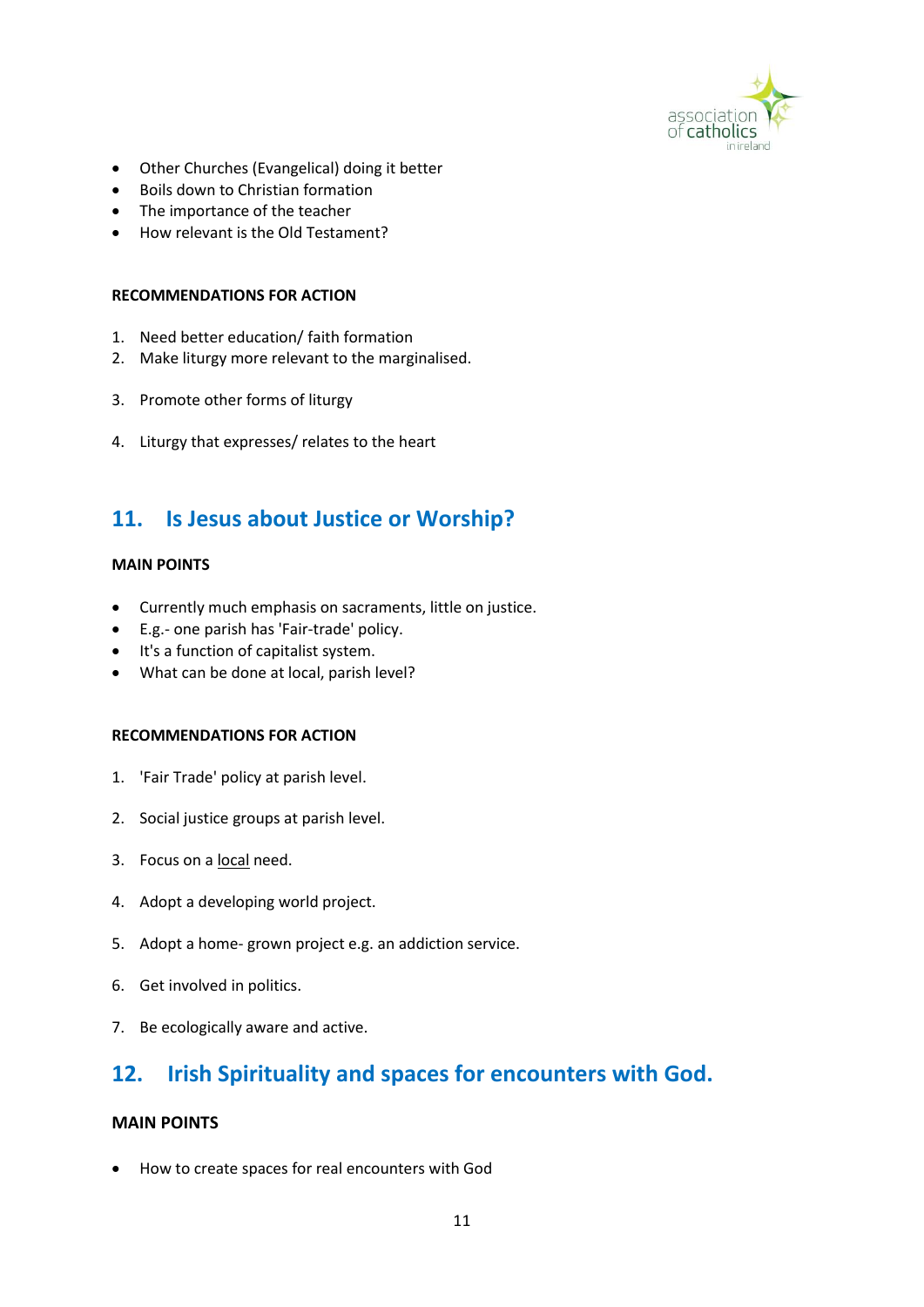

- Lots of good things 'going on' meditation, faith groups, etc.
- Potential to encourage/ educate people about what we can do; church cannot block/control.
- Allow people to have spaces for 'meaning making'.
- Mass too noisy: need for silence/reflective space
- ACI to be an organisation saying we are people who have adult faith/ real communion happening

- 1. ACI to be a source of information about what is going on.
- 2. Arrange a spiritual day, not just planning.
- 3. Educate/ encourage people about what can be achieved.
- 4. Create a space for 'meaning making' to develop own liturgy.
- 5. Promote a 'new story' of what it is to be a believer/Christian.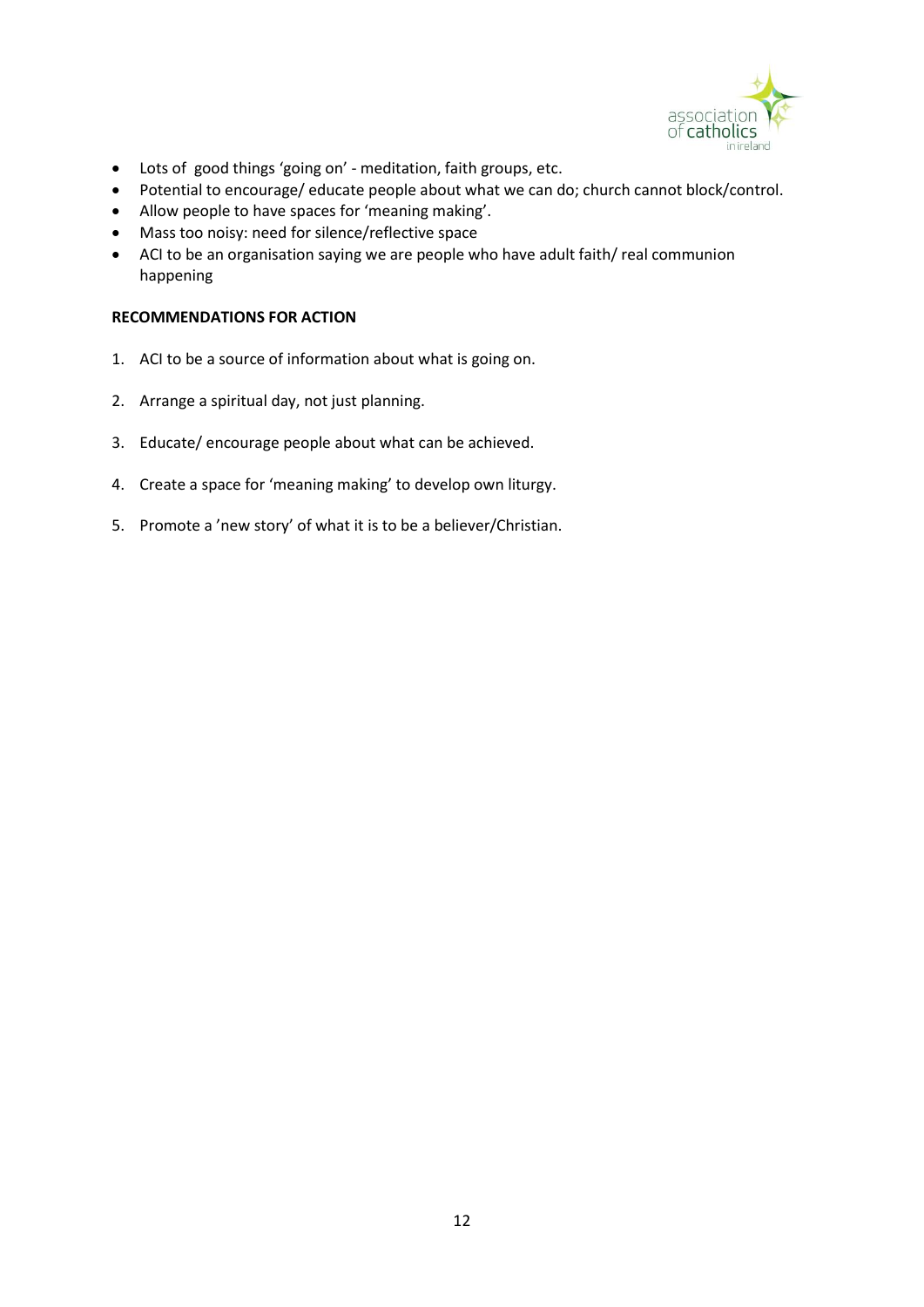

# *Appendix 1 - Additional points from discussion groups*

Several of the discussions group fed back points additional to those recorded above- these are listed here:

# **4. The moral right to lay involvement in the governance of the church.**

### **ADDITIONAL INPUT FROM THIS DISCUSSION GROUP**

As committed lay members of the Church, we are gravely concerned at the current crisis in the priesthood and we believe that without radical action we are in serious danger of being a priest-less society before the middle of this century. We are therefore calling on the Irish hierarchy to immediately enter into dialogue with the ACP and the ACI in a national Church Forum, in which Bishops, clergy and lay representatives, male and female, have open and frank discussion about the problem and agree a positive way forward to ensure Ireland does not become a Eucharistic desert. We are heartened and encouraged in this initiative by the words of Pope Francis who this week strongly advocated that those who approach the Church should find the doors open and not find people who want to control the faith.

Amalgamating several thoughts:

1. Concern about future direction. 2. Equal voice; entitled to a voice; Genuine participation in decision-making. 3. Means of communication in the church, hierarchical not involving. Canon 129 needs to be changed. 4. Barriers to progress in this: Can we get in? Priests fear of being threatened. Culture of fear prevents leadership, threats of excommunication More power than we realize If roles reversed: would want to know who is making the accusation Priests being silenced No listening, things being laid down as law; refuse to discuss issues: open dialogue without fear

fundamentally required. Cardinal Martini/Bishop Edward Daly re celibacy

Sean Fagan/ Donal Dorr

'How to remain in the Catholic Church after the Murphy Report' - Kevin Egan. Fear of book being pulled by the Bishops: self-censor/culture of fear.

Parish dialogue: no discussion Parish council: can advise only Parish Priests : Can veto Parish Council S. African experience: PP can veto but this would be open to spirit of discussion/ consultative spirit.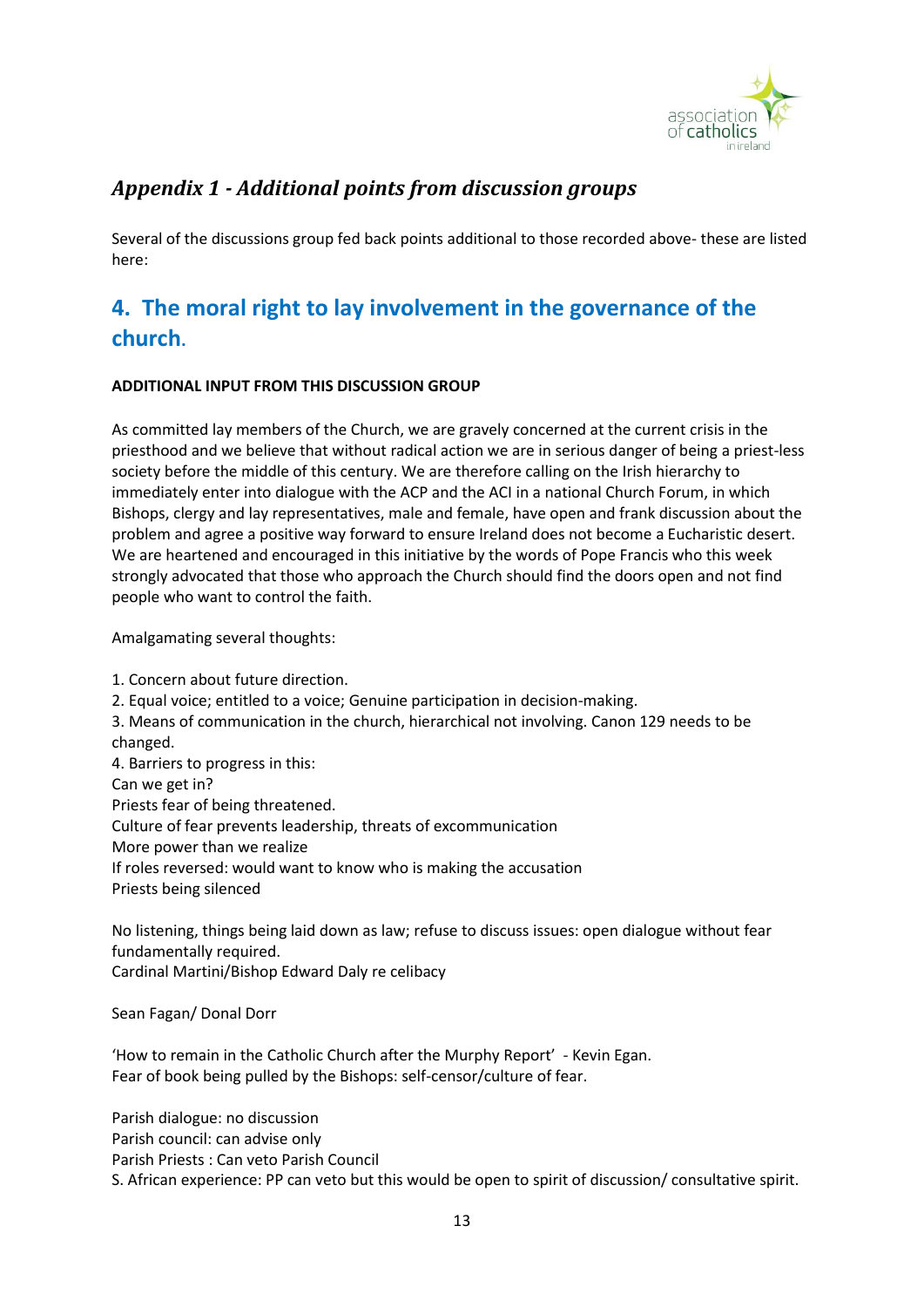

How do we bring involvement to reality? How do you feel in the Parish Council?

Dundrum: secret ballot for election to the chair Changing the culture

Leave if you don't like it

Value the community/ hold to the good news Clerical control has to be confronted

Model of Dundrum: energy, leadership, persuasion Against the money argument but in favour of with-holding SHARE contributions.

Malahide parish

Shortage of priests/married priests

Suggestions for actions Stop the cash Negotiate our way to points of relevance

Brendan Hoban's book: Who will break the Bread for us? Denial a fact of life Irish Catholic Church in denial.

Eucharistic desert; do research i.e. situation in parishes.

#### Action

- 1 Sponsor research: get the facts Retiring priests not replaced. Real conversation regarding what we can do. Get the hierarchy to believe and understand that we can help-win win. Agenda needed Get allies.
- 2. Canon Law: Lay people can't share in governance, but there is a moral right.
- 3. Build on the opportunity provided by Pope Francis opportunities for change. Novena in Carlow
- 4. 'Towards an Assembly of the Church in Ireland' as a prelude to Vatican III.
- 5. P.R./ Communications strategy for ACI
- 6. Volunteerism
- 7. Stop the cash: 'SHARE"

# **5. Church as Community and mission.**

**ADDITIONAL INPUT FROM THIS DISCUSSION GROUP.**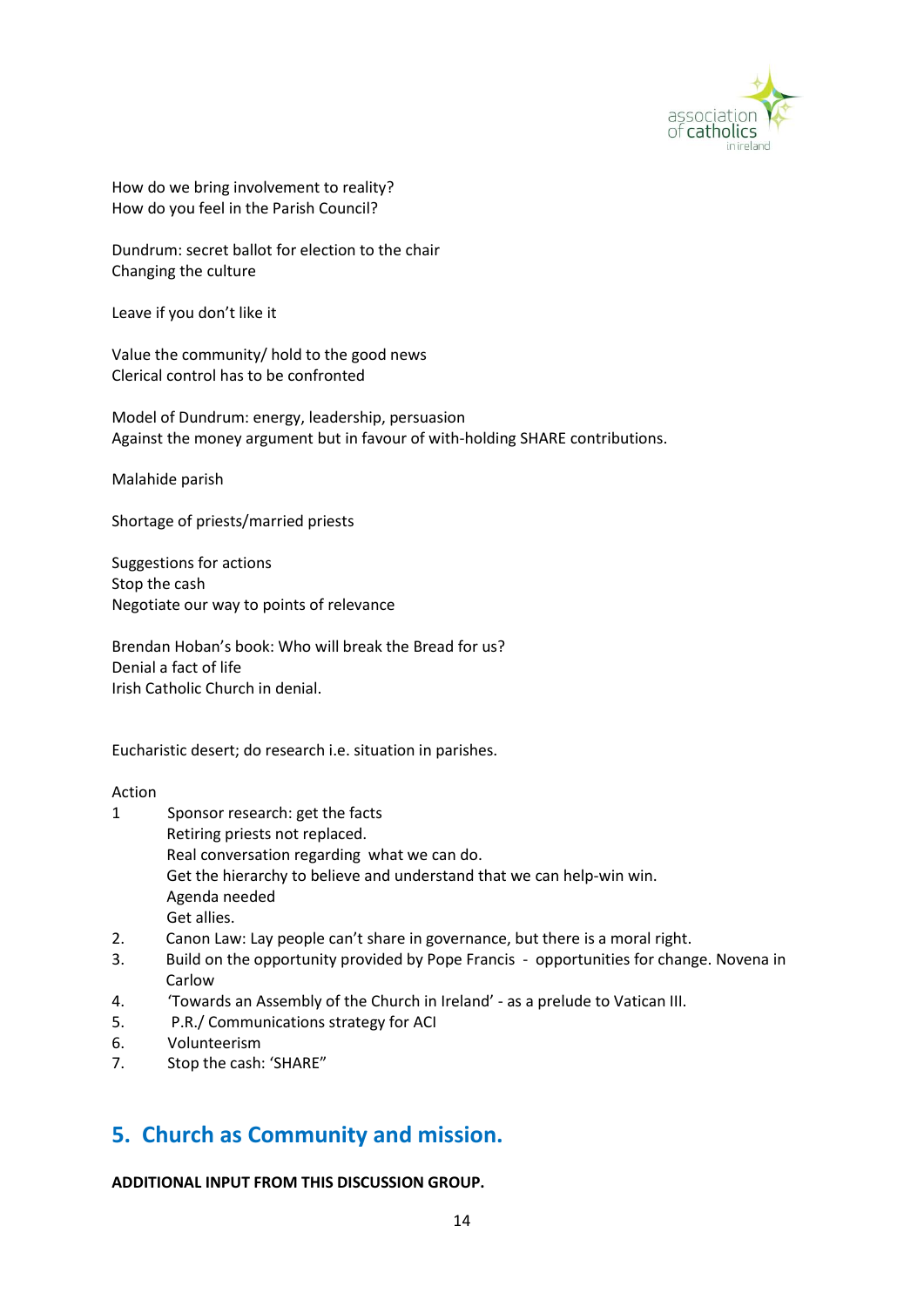

- Resources are not there to form a community around a parish.
- Overworked priests- especially retired priests.
- Benedict's decision to step down as a leader is an example to older priests.
- We don't hear the word of God from the congregation only from the priests; Sunday after Sunday.
- Basic Christian communities can be vulnerable and 'pounced on' by Bishops. (e.g. Africa)
- The Church should be able to introduce its best parts to society.
- Too much emphasis on masses and liturgy. : Less mass- more bible.
- What you live is more important than what you do.
- Shared homilies but people don't know how to share.
- Making spirituality relevant to everyday life. Action- Prayer- Action
- Formation for priesthood needs reviews.
- Priests don't have a support community.
- 'Not learning that they don't have all the answers'.
- 'We are conditioned to be passive in the church'.
- We don't recognise ourselves in the church.
- 'It's revolution not reform!'
- Frustrating for younger women in the church.
- People with qualifications in theology are ignored/underemployed.

# **6. Church as a people of God. 'House Groups'.**

#### **ADDITIONAL INPUT FROM THIS DISCUSSION GROUP.**

Small Christian Groups

Prepare the mass in a family home.

ACI could offer basic training/ support to those interested in small groups.

ACI should share success stories of small groups on its website.

We should be proactive and form our own groups as believers. We should recognise role of small groups in adult faith formation.

# **7. Education and Preparation for Sacraments.**

#### **ADDITIONAL INPUT FROM THIS DISCUSSION GROUP**

Re sacramental preparation: Support for parents. When child is ready/ understanding Community link